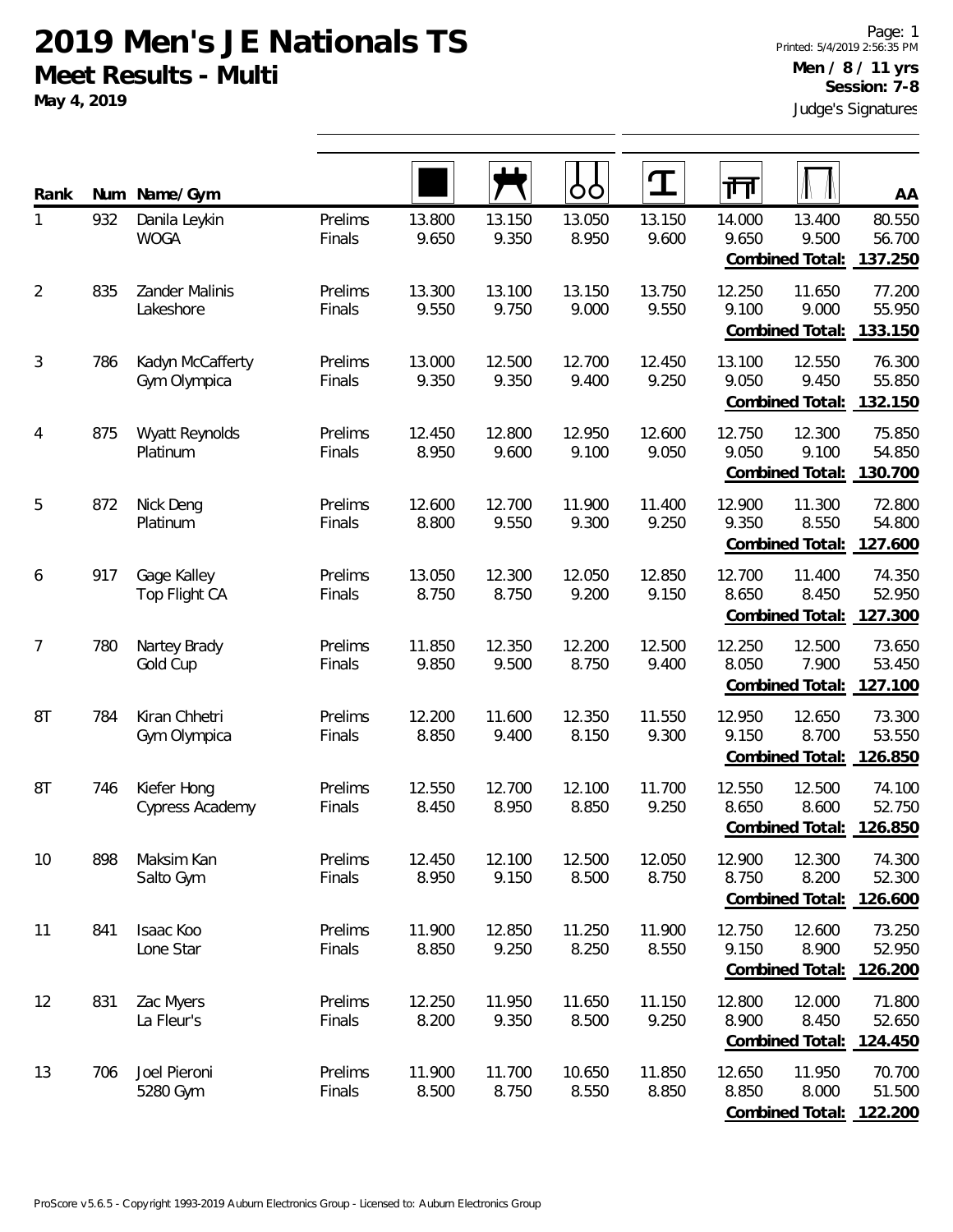**May 4, 2019**

| Rank | Num | Name/Gym                               |                   |                 |                 | OO              | ${\bf T}$       | 帀               |                                    | AA                                          |
|------|-----|----------------------------------------|-------------------|-----------------|-----------------|-----------------|-----------------|-----------------|------------------------------------|---------------------------------------------|
| 14   | 750 | Max Meinardus<br>Cypress Academy       | Prelims<br>Finals | 12.200<br>7.900 | 12.000<br>9.150 | 11.950<br>8.300 | 11.050<br>8.800 | 12.800<br>8.600 | 11.600<br>7.300<br>Combined Total: | 71.600<br>50.050<br>121.650                 |
| 15   | 886 | Will Horenziak<br>Queen City           | Prelims<br>Finals | 11.350<br>8.450 | 11.650<br>9.250 | 12.100<br>8.500 | 10.400<br>9.100 | 13.050<br>9.200 | 10.700<br>7.850<br>Combined Total: | 69.250<br>52.350<br>121.600                 |
| 16   | 920 | Ethan Cox<br><b>Twin City Twisters</b> | Prelims<br>Finals | 12.450<br>7.700 | 12.500<br>9.500 | 11.250<br>8.350 | 11.300<br>8.200 | 12.500<br>8.350 | 11.750<br>7.700<br>Combined Total: | 71.750<br>49.800<br>121.550                 |
| 17   | 910 | Jason George<br>Sun Country            | Prelims<br>Finals | 12.450<br>8.000 | 12.300<br>8.900 | 11.900<br>8.250 | 11.200<br>8.750 | 12.400<br>8.350 | 10.850<br>8.100<br>Combined Total: | 71.100<br>50.350<br>121.450                 |
| 18   | 804 | Kody Tokunaga<br>Gymkhana              | Prelims<br>Finals | 11.600<br>7.750 | 12.100<br>9.550 | 11.700<br>8.100 | 10.900<br>9.100 | 12.500<br>7.800 | 12.200<br>8.050<br>Combined Total: | 71.000<br>50.350<br>121.350                 |
| 19   | 916 | Jorge Quiala<br><b>Top Contenders</b>  | Prelims<br>Finals | 12.750<br>9.300 | 11.150<br>8.200 | 11.400<br>7.550 | 10.650<br>9.050 | 11.150<br>7.950 | 11.800<br>8.950<br>Combined Total: | 68.900<br>51.000<br>119.900                 |
| 20   | 781 | Patrick Bryan<br>Gulf Coast Gym        | Prelims<br>Finals | 12.150<br>8.500 | 11.950<br>9.000 | 10.650<br>7.700 | 10.300<br>8.250 | 12.650<br>8.050 | 12.200<br>6.700<br>Combined Total: | 69.900<br>48.200<br>118.100                 |
| 21   | 874 | Devon Recinos<br>Platinum              | Prelims<br>Finals | 11.550<br>8.250 | 10.800<br>8.900 | 10.750<br>8.550 | 10.200<br>8.900 | 11.450<br>8.400 | 11.950<br>7.850<br>Combined Total: | 66.700<br>50.850<br>117.550                 |
| 22   | 829 | Luke Lange<br>La Fleur's               | Prelims<br>Finals | 12.250<br>8.300 | 9.950<br>7.500  | 11.650<br>7.000 | 11.550<br>8.900 | 11.650<br>7.950 | 11.750<br>8.500<br>Combined Total: | 68.800<br>48.150<br>116.950                 |
| 23   | 896 | Reed Newell<br><b>SCEGA</b>            | Prelims<br>Finals | 11.200<br>8.150 | 11.850<br>9.300 | 11.600<br>7.800 | 9.800<br>8.550  | 11.500<br>8.450 | 11.500<br>6.550                    | 67.450<br>48.800<br>Combined Total: 116.250 |
| 24   | 709 | Kazuya Iwase<br>Accel                  | Prelims<br>Finals | 0.000<br>0.000  | 12.450<br>9.400 | 12.650<br>9.400 | 0.000<br>0.000  | 12.950<br>9.000 | 12.500<br>9.200<br>Combined Total: | 50.550<br>37.000<br>87.550                  |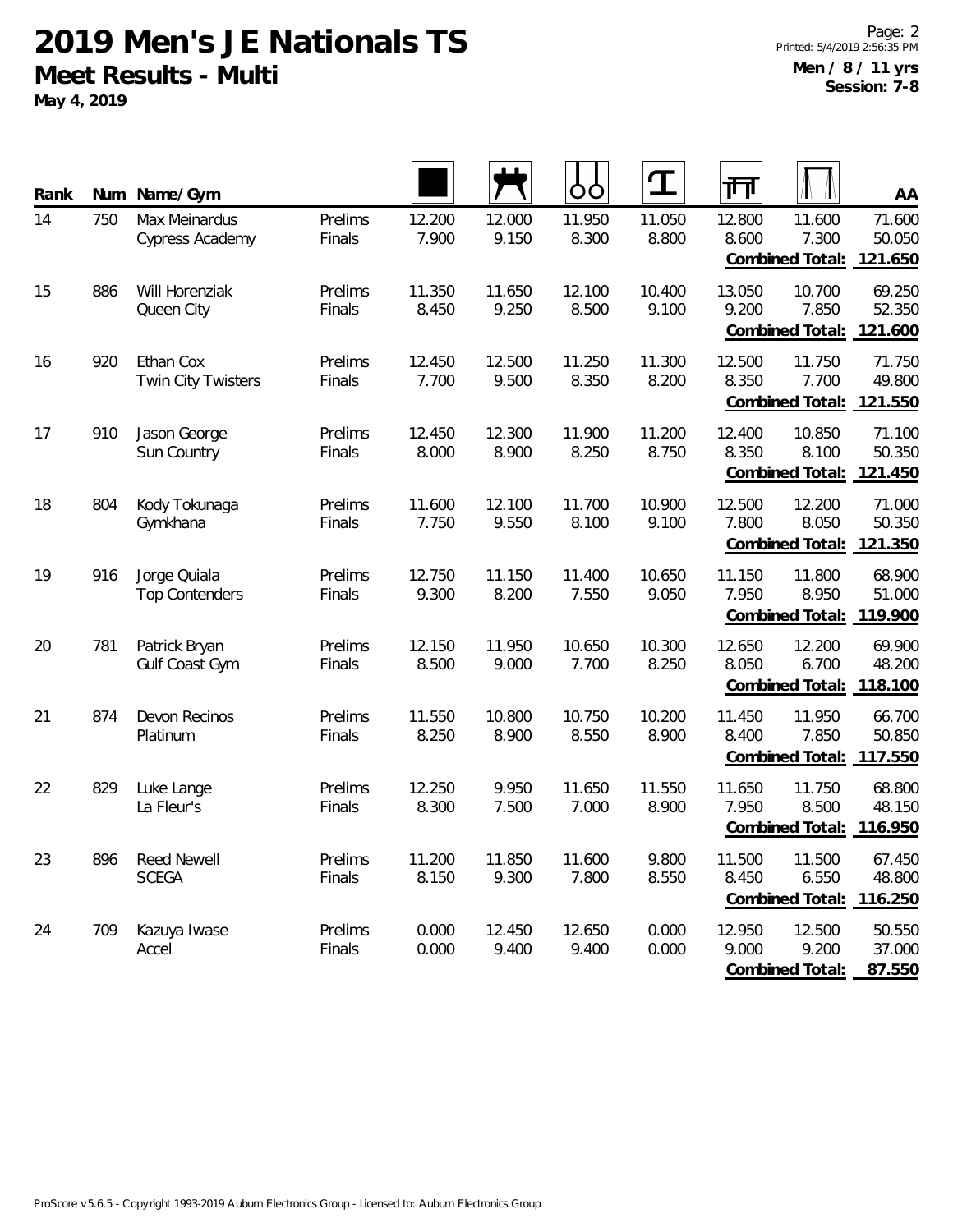**Event Results - Multi**

**May 4, 2019**

 $\overline{\phantom{0}}$ 

#1 = 2019 Men's JE Nationals TS: 100% #2 = 2019 Men's JO Nationals: 100%

**2019 Men's JE Nationals TS**

Page: 1 Printed: 5/4/2019 2:56:45 PM **Men / 8 / 11 yrs Session: 7-8**

|       |     | $-$ 2017 IVICITS JO HOLIOHOIS. TOO 70 |                       |        |       |        |
|-------|-----|---------------------------------------|-----------------------|--------|-------|--------|
| Place | Num | Name                                  | Gym                   | #2     | #1    | Score  |
| 1     | 932 | Danila Leykin                         | <b>WOGA</b>           | 13.800 | 9.650 | 23.450 |
| 2     | 835 | Zander Malinis                        | Lakeshore             | 13.300 | 9.550 | 22.850 |
| 3     | 786 | Kadyn McCafferty                      | Gym Olympica          | 13.000 | 9.350 | 22.350 |
| 4     | 916 | Jorge Quiala                          | <b>Top Contenders</b> | 12.750 | 9.300 | 22.050 |
| 5     | 917 | Gage Kalley                           | Top Flight CA         | 13.050 | 8.750 | 21.800 |
| 6     | 780 | Nartey Brady                          | Gold Cup              | 11.850 | 9.850 | 21.700 |
| 7T    | 872 | Nick Deng                             | Platinum              | 12.600 | 8.800 | 21.400 |
| 7T    | 875 | Wyatt Reynolds                        | Platinum              | 12.450 | 8.950 | 21.400 |
| 7T    | 898 | Maksim Kan                            | Salto Gym             | 12.450 | 8.950 | 21.400 |
| 10    | 784 | Kiran Chhetri                         | Gym Olympica          | 12.200 | 8.850 | 21.050 |
| 11    | 746 | Kiefer Hong                           | Cypress Academy       | 12.550 | 8.450 | 21.000 |
| 12    | 841 | Isaac Koo                             | Lone Star             | 11.900 | 8.850 | 20.750 |
| 13    | 781 | Patrick Bryan                         | Gulf Coast Gym        | 12.150 | 8.500 | 20.650 |
| 14    | 829 | Luke Lange                            | La Fleur's            | 12.250 | 8.300 | 20.550 |
| 15T   | 831 | Zac Myers                             | La Fleur's            | 12.250 | 8.200 | 20.450 |
| 15T   | 910 | Jason George                          | Sun Country           | 12.450 | 8.000 | 20.450 |
| 17    | 706 | Joel Pieroni                          | 5280 Gym              | 11.900 | 8.500 | 20.400 |
| 18    | 920 | Ethan Cox                             | Twin City Twisters    | 12.450 | 7.700 | 20.150 |
| 19    | 750 | Max Meinardus                         | Cypress Academy       | 12.200 | 7.900 | 20.100 |
| 20T   | 874 | Devon Recinos                         | Platinum              | 11.550 | 8.250 | 19.800 |
| 20T   | 886 | Will Horenziak                        | Queen City            | 11.350 | 8.450 | 19.800 |
| 22T   | 804 | Kody Tokunaga                         | Gymkhana              | 11.600 | 7.750 | 19.350 |
| 22T   | 896 | <b>Reed Newell</b>                    | <b>SCEGA</b>          | 11.200 | 8.150 | 19.350 |
| 24    | 709 | Kazuya Iwase                          | Accel                 | 0.000  | 0.000 | 0.000  |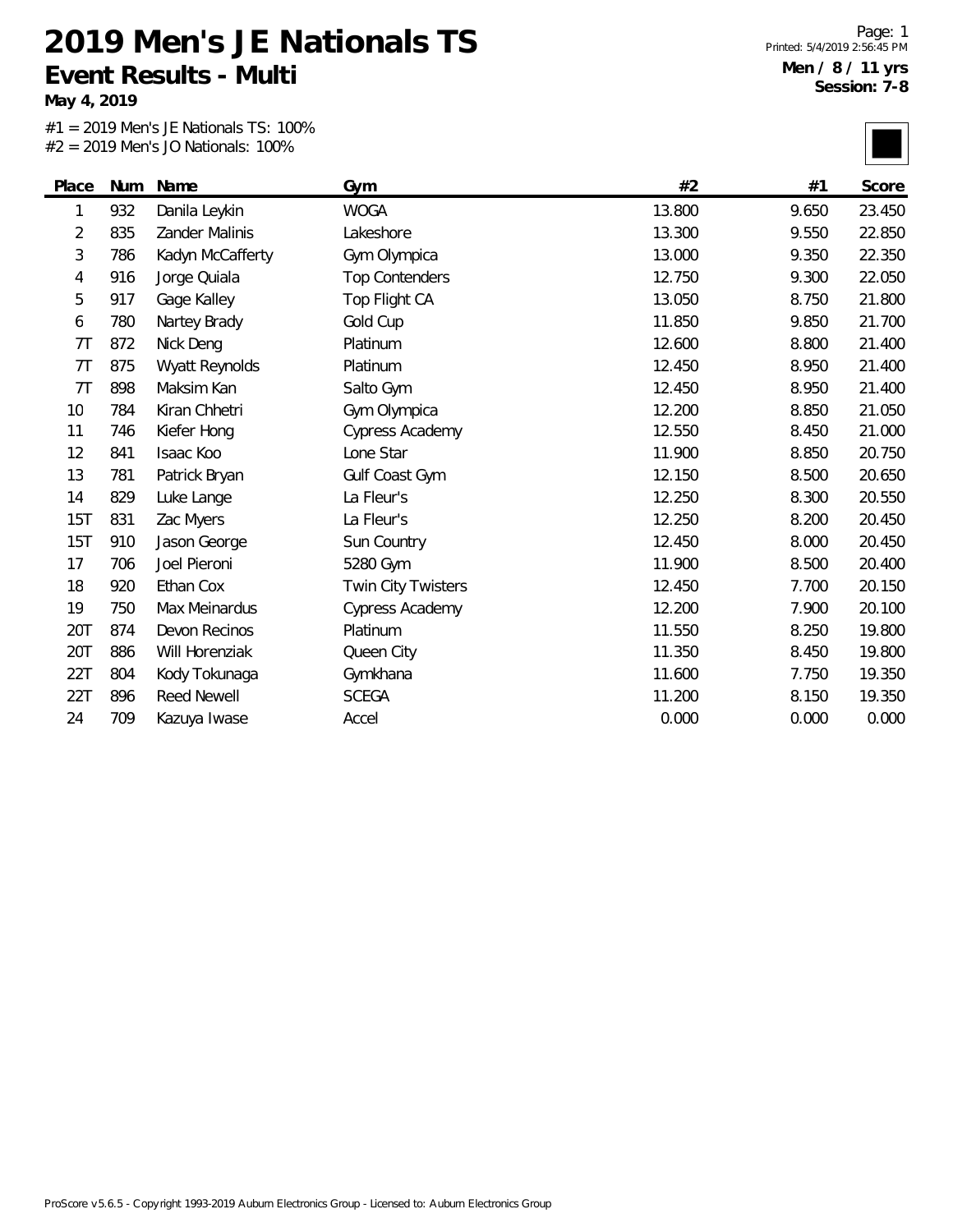**May 4, 2019**

#1 = 2019 Men's JE Nationals TS: 100% #2 = 2019 Men's JO Nationals: 100%

|            |     | $Z = Z019$ Merts JO Nationals: TOO% |                        |        |       |        |
|------------|-----|-------------------------------------|------------------------|--------|-------|--------|
| Place      | Num | Name                                | Gym                    | #2     | #1    | Score  |
| 1          | 835 | Zander Malinis                      | Lakeshore              | 13.100 | 9.750 | 22.850 |
| 2          | 932 | Danila Leykin                       | <b>WOGA</b>            | 13.150 | 9.350 | 22.500 |
| 3          | 875 | Wyatt Reynolds                      | Platinum               | 12.800 | 9.600 | 22.400 |
| 4          | 872 | Nick Deng                           | Platinum               | 12.700 | 9.550 | 22.250 |
| 5          | 841 | Isaac Koo                           | Lone Star              | 12.850 | 9.250 | 22.100 |
| 6          | 920 | Ethan Cox                           | Twin City Twisters     | 12.500 | 9.500 | 22.000 |
| 7T         | 780 | Nartey Brady                        | Gold Cup               | 12.350 | 9.500 | 21.850 |
| 7T         | 786 | Kadyn McCafferty                    | Gym Olympica           | 12.500 | 9.350 | 21.850 |
| 7T         | 709 | Kazuya Iwase                        | Accel                  | 12.450 | 9.400 | 21.850 |
| <b>10T</b> | 804 | Kody Tokunaga                       | Gymkhana               | 12.100 | 9.550 | 21.650 |
| <b>10T</b> | 746 | Kiefer Hong                         | <b>Cypress Academy</b> | 12.700 | 8.950 | 21.650 |
| 12         | 831 | Zac Myers                           | La Fleur's             | 11.950 | 9.350 | 21.300 |
| 13         | 898 | Maksim Kan                          | Salto Gym              | 12.100 | 9.150 | 21.250 |
| 14         | 910 | Jason George                        | Sun Country            | 12.300 | 8.900 | 21.200 |
| 15T        | 896 | <b>Reed Newell</b>                  | <b>SCEGA</b>           | 11.850 | 9.300 | 21.150 |
| 15T        | 750 | Max Meinardus                       | Cypress Academy        | 12.000 | 9.150 | 21.150 |
| 17         | 917 | Gage Kalley                         | Top Flight CA          | 12.300 | 8.750 | 21.050 |
| 18         | 784 | Kiran Chhetri                       | Gym Olympica           | 11.600 | 9.400 | 21.000 |
| 19         | 781 | Patrick Bryan                       | Gulf Coast Gym         | 11.950 | 9.000 | 20.950 |
| 20         | 886 | Will Horenziak                      | Queen City             | 11.650 | 9.250 | 20.900 |
| 21         | 706 | Joel Pieroni                        | 5280 Gym               | 11.700 | 8.750 | 20.450 |
| 22         | 874 | Devon Recinos                       | Platinum               | 10.800 | 8.900 | 19.700 |
| 23         | 916 | Jorge Quiala                        | <b>Top Contenders</b>  | 11.150 | 8.200 | 19.350 |
| 24         | 829 | Luke Lange                          | La Fleur's             | 9.950  | 7.500 | 17.450 |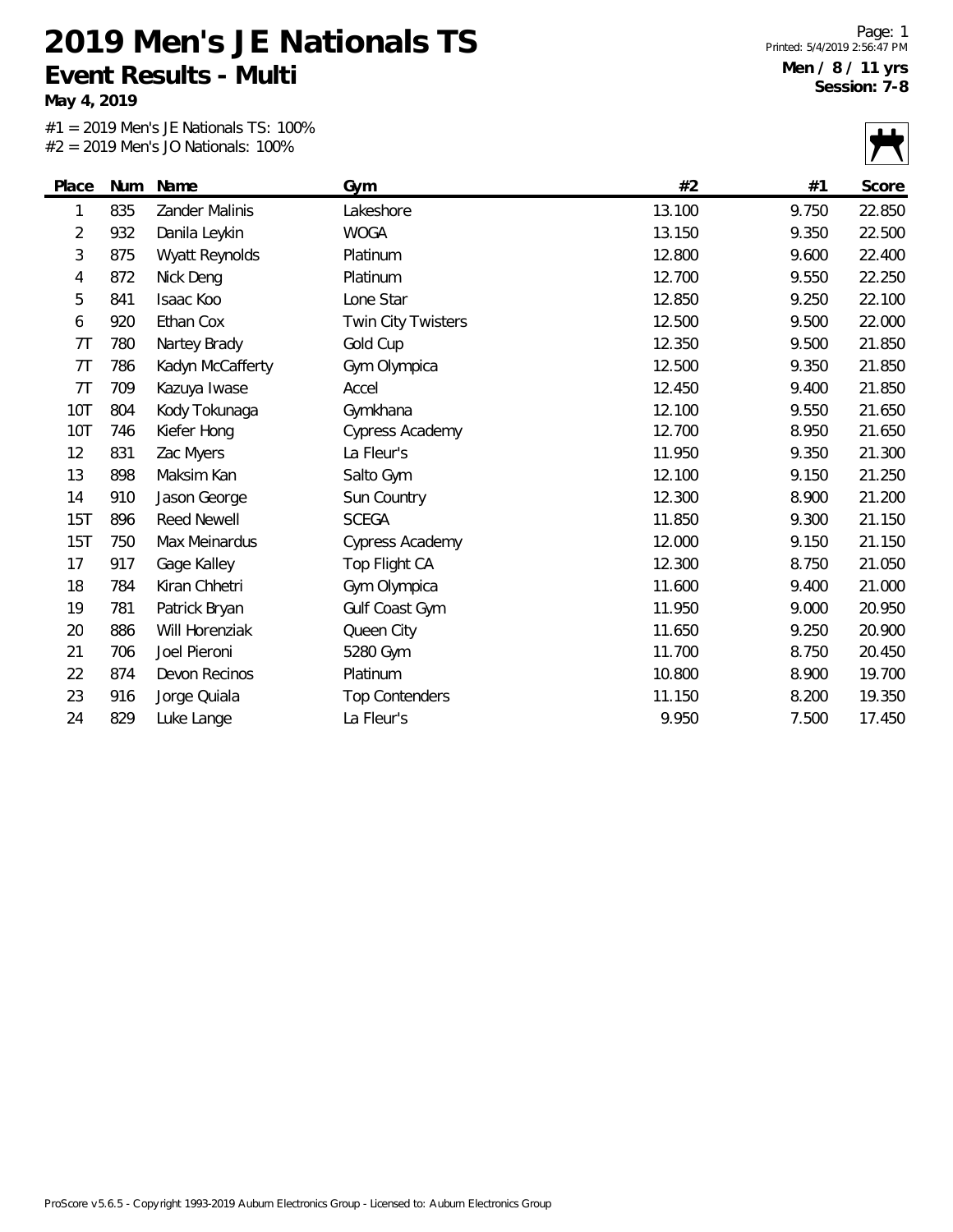**Event Results - Multi**

**May 4, 2019**

#1 = 2019 Men's JE Nationals TS: 100% #2 = 2019 Men's JO Nationals: 100%

**2019 Men's JE Nationals TS**

 $\Box$ 

|            |     | $#Z = ZUIY$ Men S JO Nationals: $100\%$ |                       |        |       | OO     |
|------------|-----|-----------------------------------------|-----------------------|--------|-------|--------|
| Place      | Num | Name                                    | Gym                   | #2     | #1    | Score  |
| 1          | 835 | Zander Malinis                          | Lakeshore             | 13.150 | 9.000 | 22.150 |
| 2          | 786 | Kadyn McCafferty                        | Gym Olympica          | 12.700 | 9.400 | 22.100 |
| 3T         | 875 | Wyatt Reynolds                          | Platinum              | 12.950 | 9.100 | 22.050 |
| 3T         | 709 | Kazuya Iwase                            | Accel                 | 12.650 | 9.400 | 22.050 |
| 5          | 932 | Danila Leykin                           | <b>WOGA</b>           | 13.050 | 8.950 | 22.000 |
| 6          | 917 | Gage Kalley                             | Top Flight CA         | 12.050 | 9.200 | 21.250 |
| 7          | 872 | Nick Deng                               | Platinum              | 11.900 | 9.300 | 21.200 |
| 8          | 898 | Maksim Kan                              | Salto Gym             | 12.500 | 8.500 | 21.000 |
| 9T         | 746 | Kiefer Hong                             | Cypress Academy       | 12.100 | 8.850 | 20.950 |
| 9T         | 780 | Nartey Brady                            | Gold Cup              | 12.200 | 8.750 | 20.950 |
| 11         | 886 | Will Horenziak                          | Queen City            | 12.100 | 8.500 | 20.600 |
| 12         | 784 | Kiran Chhetri                           | Gym Olympica          | 12.350 | 8.150 | 20.500 |
| 13         | 750 | Max Meinardus                           | Cypress Academy       | 11.950 | 8.300 | 20.250 |
| 14T        | 831 | Zac Myers                               | La Fleur's            | 11.650 | 8.500 | 20.150 |
| <b>14T</b> | 910 | Jason George                            | Sun Country           | 11.900 | 8.250 | 20.150 |
| 16         | 804 | Kody Tokunaga                           | Gymkhana              | 11.700 | 8.100 | 19.800 |
| 17         | 920 | Ethan Cox                               | Twin City Twisters    | 11.250 | 8.350 | 19.600 |
| 18         | 841 | Isaac Koo                               | Lone Star             | 11.250 | 8.250 | 19.500 |
| 19         | 896 | <b>Reed Newell</b>                      | <b>SCEGA</b>          | 11.600 | 7.800 | 19.400 |
| 20         | 874 | Devon Recinos                           | Platinum              | 10.750 | 8.550 | 19.300 |
| 21         | 706 | Joel Pieroni                            | 5280 Gym              | 10.650 | 8.550 | 19.200 |
| 22         | 916 | Jorge Quiala                            | <b>Top Contenders</b> | 11.400 | 7.550 | 18.950 |
| 23         | 829 | Luke Lange                              | La Fleur's            | 11.650 | 7.000 | 18.650 |
| 24         | 781 | Patrick Bryan                           | Gulf Coast Gym        | 10.650 | 7.700 | 18.350 |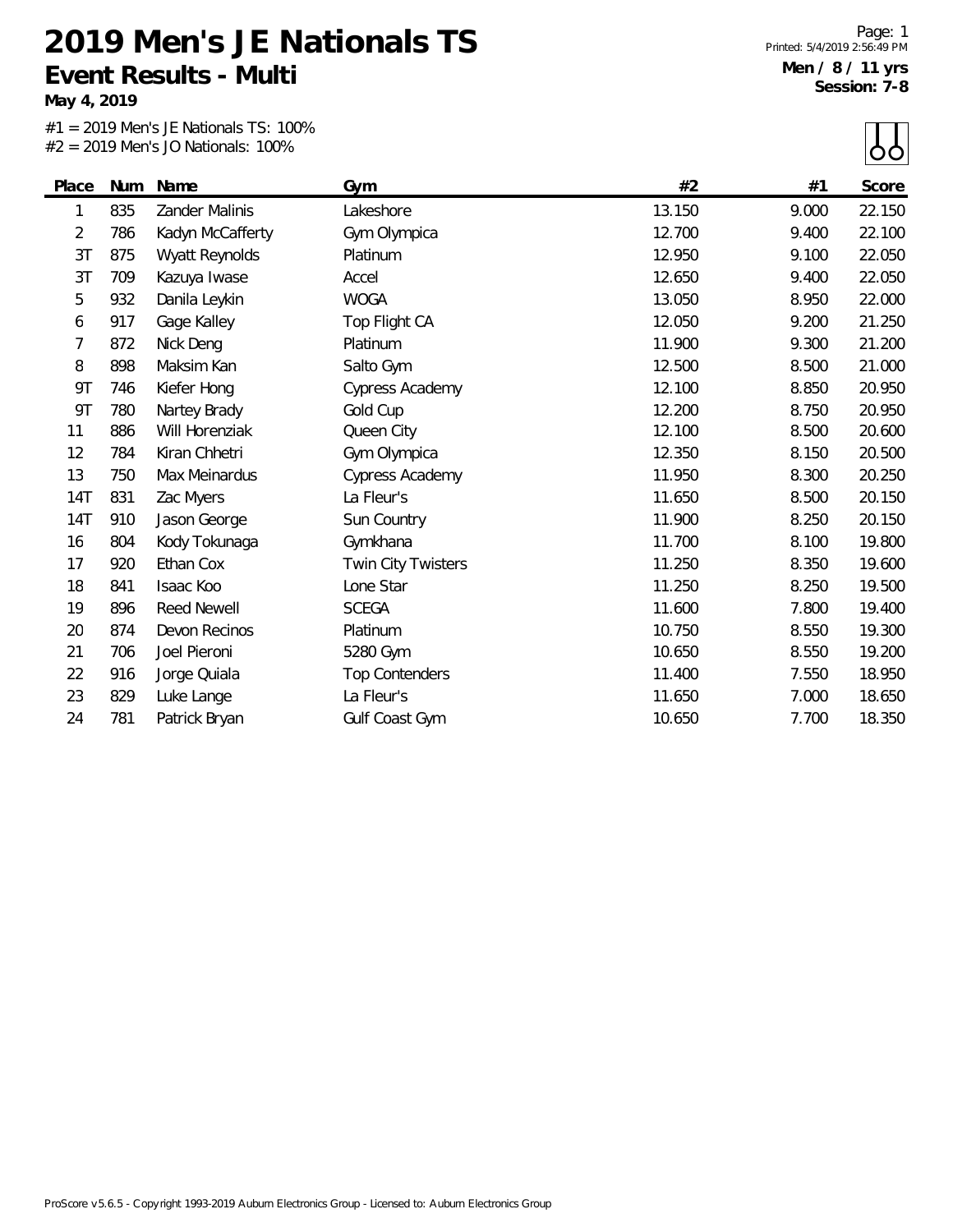**May 4, 2019**

 $\overline{\phantom{0}}$ 

#1 = 2019 Men's JE Nationals TS: 100% #2 = 2019 Men's JO Nationals: 100%

|                |     | <b>TVICTIO JO HULLOHUIJ.</b> 10070 |                           |        |       |        |
|----------------|-----|------------------------------------|---------------------------|--------|-------|--------|
| Place          | Num | Name                               | Gym                       | #2     | #1    | Score  |
| 1              | 835 | Zander Malinis                     | Lakeshore                 | 13.750 | 9.550 | 23.300 |
| $\overline{2}$ | 932 | Danila Leykin                      | <b>WOGA</b>               | 13.150 | 9.600 | 22.750 |
| 3              | 917 | Gage Kalley                        | Top Flight CA             | 12.850 | 9.150 | 22.000 |
| 4              | 780 | Nartey Brady                       | Gold Cup                  | 12.500 | 9.400 | 21.900 |
| 5              | 786 | Kadyn McCafferty                   | Gym Olympica              | 12.450 | 9.250 | 21.700 |
| 6              | 875 | Wyatt Reynolds                     | Platinum                  | 12.600 | 9.050 | 21.650 |
| 7              | 746 | Kiefer Hong                        | <b>Cypress Academy</b>    | 11.700 | 9.250 | 20.950 |
| 8              | 784 | Kiran Chhetri                      | Gym Olympica              | 11.550 | 9.300 | 20.850 |
| 9              | 898 | Maksim Kan                         | Salto Gym                 | 12.050 | 8.750 | 20.800 |
| 10             | 706 | Joel Pieroni                       | 5280 Gym                  | 11.850 | 8.850 | 20.700 |
| 11             | 872 | Nick Deng                          | Platinum                  | 11.400 | 9.250 | 20.650 |
| 12T            | 829 | Luke Lange                         | La Fleur's                | 11.550 | 8.900 | 20.450 |
| 12T            | 841 | Isaac Koo                          | Lone Star                 | 11.900 | 8.550 | 20.450 |
| 14             | 831 | Zac Myers                          | La Fleur's                | 11.150 | 9.250 | 20.400 |
| 15             | 804 | Kody Tokunaga                      | Gymkhana                  | 10.900 | 9.100 | 20.000 |
| 16             | 910 | Jason George                       | Sun Country               | 11.200 | 8.750 | 19.950 |
| 17             | 750 | Max Meinardus                      | Cypress Academy           | 11.050 | 8.800 | 19.850 |
| 18             | 916 | Jorge Quiala                       | <b>Top Contenders</b>     | 10.650 | 9.050 | 19.700 |
| <b>19T</b>     | 886 | Will Horenziak                     | Queen City                | 10.400 | 9.100 | 19.500 |
| <b>19T</b>     | 920 | Ethan Cox                          | <b>Twin City Twisters</b> | 11.300 | 8.200 | 19.500 |
| 21             | 874 | Devon Recinos                      | Platinum                  | 10.200 | 8.900 | 19.100 |
| 22             | 781 | Patrick Bryan                      | Gulf Coast Gym            | 10.300 | 8.250 | 18.550 |
| 23             | 896 | <b>Reed Newell</b>                 | <b>SCEGA</b>              | 9.800  | 8.550 | 18.350 |
| 24             | 709 | Kazuya Iwase                       | Accel                     | 0.000  | 0.000 | 0.000  |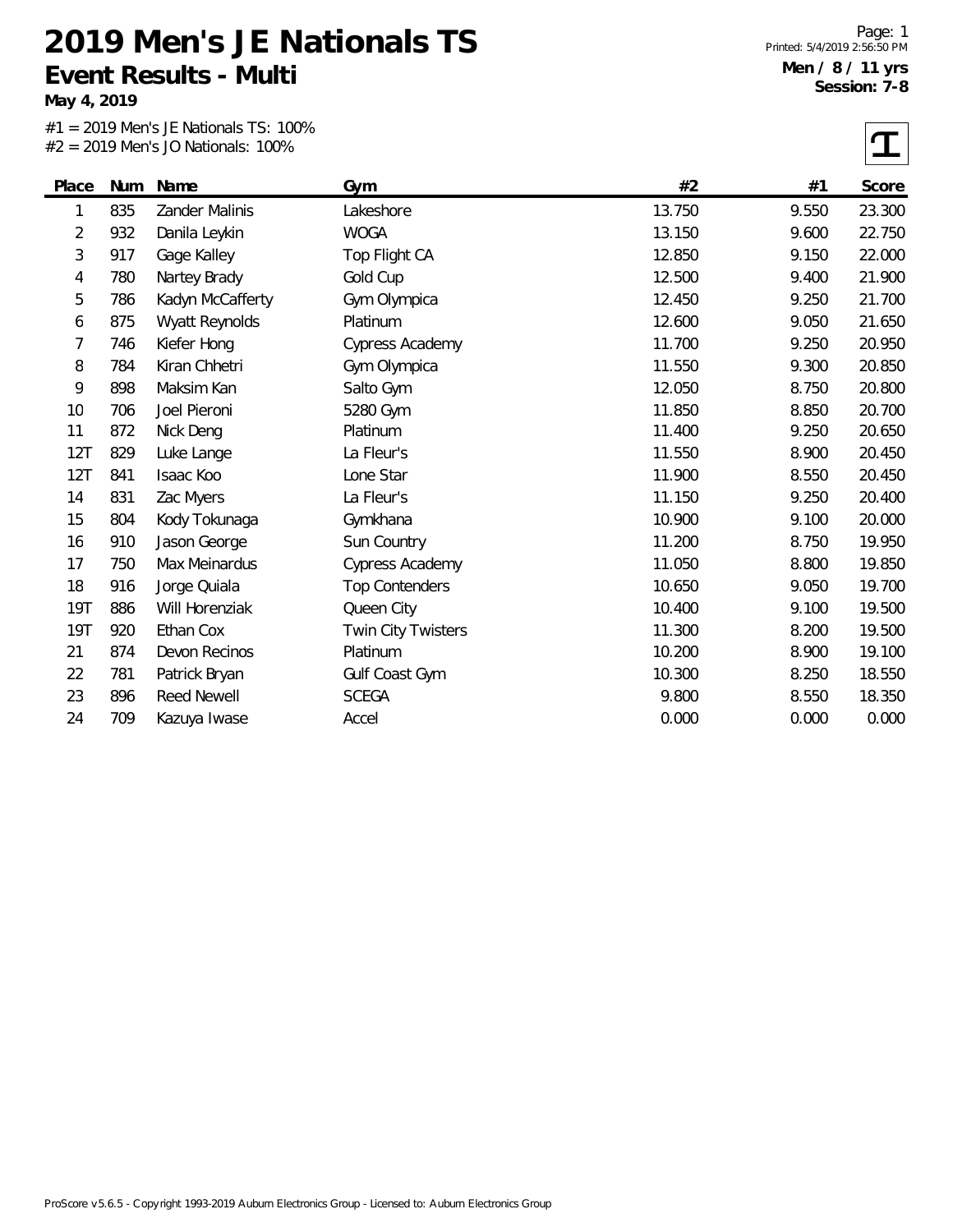**May 4, 2019**

#1 = 2019 Men's JE Nationals TS: 100% #2 = 2019 Men's JO Nationals: 100%

|            |     |                    |                           |        |       | 1. L   |
|------------|-----|--------------------|---------------------------|--------|-------|--------|
| Place      | Num | Name               | Gym                       | #2     | #1    | Score  |
| 1          | 932 | Danila Leykin      | <b>WOGA</b>               | 14.000 | 9.650 | 23.650 |
| 2T         | 872 | Nick Deng          | Platinum                  | 12.900 | 9.350 | 22.250 |
| 2T         | 886 | Will Horenziak     | Queen City                | 13.050 | 9.200 | 22.250 |
| 4          | 786 | Kadyn McCafferty   | Gym Olympica              | 13.100 | 9.050 | 22.150 |
| 5          | 784 | Kiran Chhetri      | Gym Olympica              | 12.950 | 9.150 | 22.100 |
| 6          | 709 | Kazuya Iwase       | Accel                     | 12.950 | 9.000 | 21.950 |
| 7          | 841 | Isaac Koo          | Lone Star                 | 12.750 | 9.150 | 21.900 |
| 8          | 875 | Wyatt Reynolds     | Platinum                  | 12.750 | 9.050 | 21.800 |
| 9          | 831 | Zac Myers          | La Fleur's                | 12.800 | 8.900 | 21.700 |
| 10         | 898 | Maksim Kan         | Salto Gym                 | 12.900 | 8.750 | 21.650 |
| 11         | 706 | Joel Pieroni       | 5280 Gym                  | 12.650 | 8.850 | 21.500 |
| 12         | 750 | Max Meinardus      | <b>Cypress Academy</b>    | 12.800 | 8.600 | 21.400 |
| 13T        | 835 | Zander Malinis     | Lakeshore                 | 12.250 | 9.100 | 21.350 |
| 13T        | 917 | Gage Kalley        | Top Flight CA             | 12.700 | 8.650 | 21.350 |
| 15         | 746 | Kiefer Hong        | <b>Cypress Academy</b>    | 12.550 | 8.650 | 21.200 |
| 16         | 920 | Ethan Cox          | <b>Twin City Twisters</b> | 12.500 | 8.350 | 20.850 |
| 17         | 910 | Jason George       | Sun Country               | 12.400 | 8.350 | 20.750 |
| 18         | 781 | Patrick Bryan      | Gulf Coast Gym            | 12.650 | 8.050 | 20.700 |
| 19T        | 780 | Nartey Brady       | Gold Cup                  | 12.250 | 8.050 | 20.300 |
| <b>19T</b> | 804 | Kody Tokunaga      | Gymkhana                  | 12.500 | 7.800 | 20.300 |
| 21         | 896 | <b>Reed Newell</b> | <b>SCEGA</b>              | 11.500 | 8.450 | 19.950 |
| 22         | 874 | Devon Recinos      | Platinum                  | 11.450 | 8.400 | 19.850 |
| 23         | 829 | Luke Lange         | La Fleur's                | 11.650 | 7.950 | 19.600 |
| 24         | 916 | Jorge Quiala       | <b>Top Contenders</b>     | 11.150 | 7.950 | 19.100 |